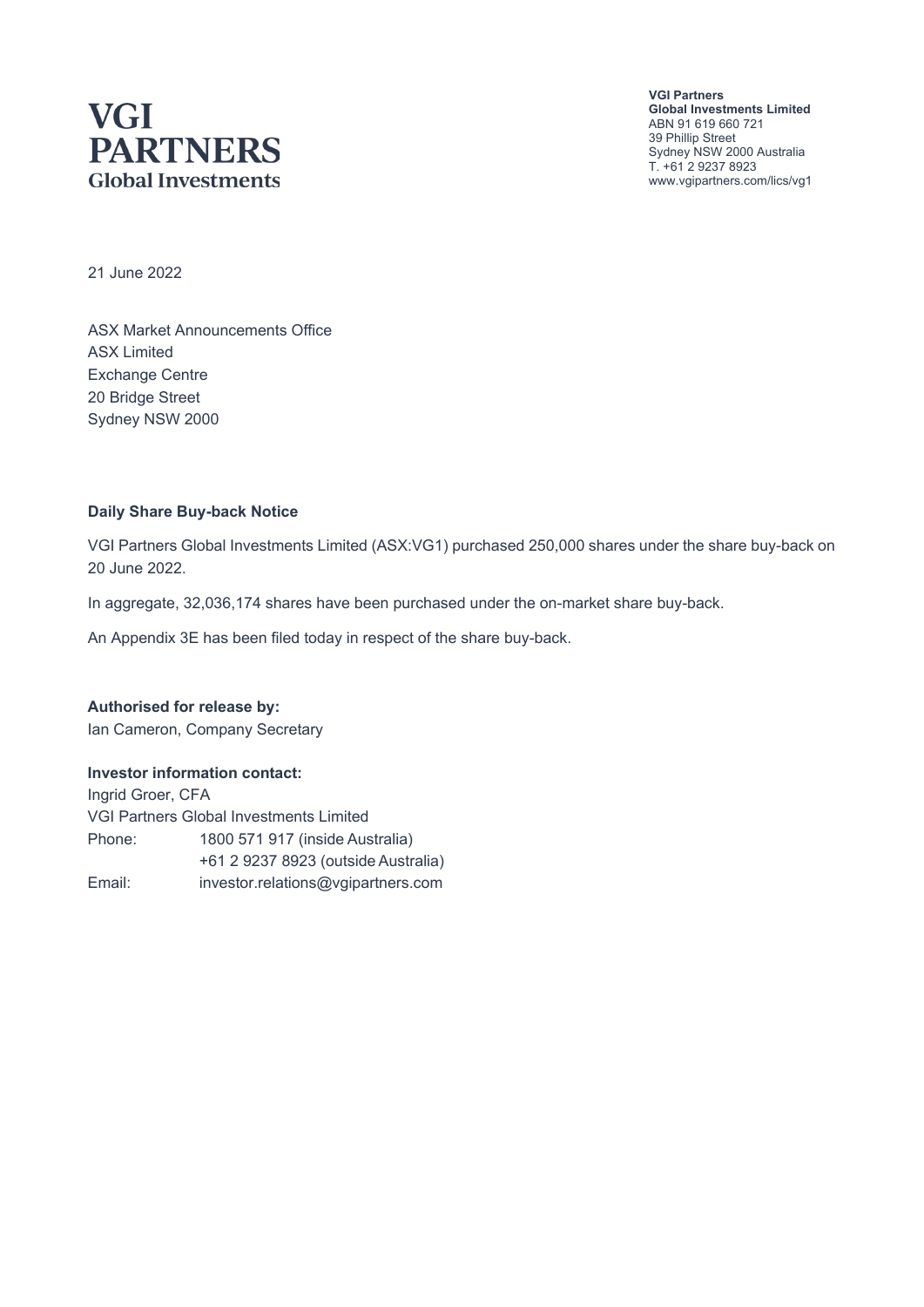*Rule 3.8A*

# **Appendix 3E**

## **Daily share buy-back notice (***except* **minimum holding buy-back and selective buy-back)**

*Information and documents given to ASX become ASX's property and may be made public.* Introduced 1/9/99. Origin: rule 3.6, Appendix 7C. Amended 30/9/2001, 11/01/10

| Name of entity                                 | ABN/ARSN       |
|------------------------------------------------|----------------|
| <b>VGI Partners Global Investments Limited</b> | 91 619 660 721 |

We (the entity) give ASX the following information.

#### **Information about buy-back**

1 Type of buy-back <br> **1** On-market buy-back within 10/12 limit

2 Date Appendix 3C was given to ASX

18 August 2020

#### **Total of all shares/units bought back, or in relation to which acceptances have been received, before, and on, previous day**

|   |                                                                                                                                              | <b>Before previous</b><br>day | <b>Previous day</b> |
|---|----------------------------------------------------------------------------------------------------------------------------------------------|-------------------------------|---------------------|
| 3 | Number of shares/units bought<br>back or if buy-back is an equal<br>access scheme, in relation to<br>which acceptances have been<br>received | 31,786,174                    | 250,000             |
| 4 | Total consideration<br>paid<br>or<br>payable for the shares/units                                                                            | \$69,073,440.69               | \$368,350.00        |

<sup>+</sup> See chapter 19 for defined terms.